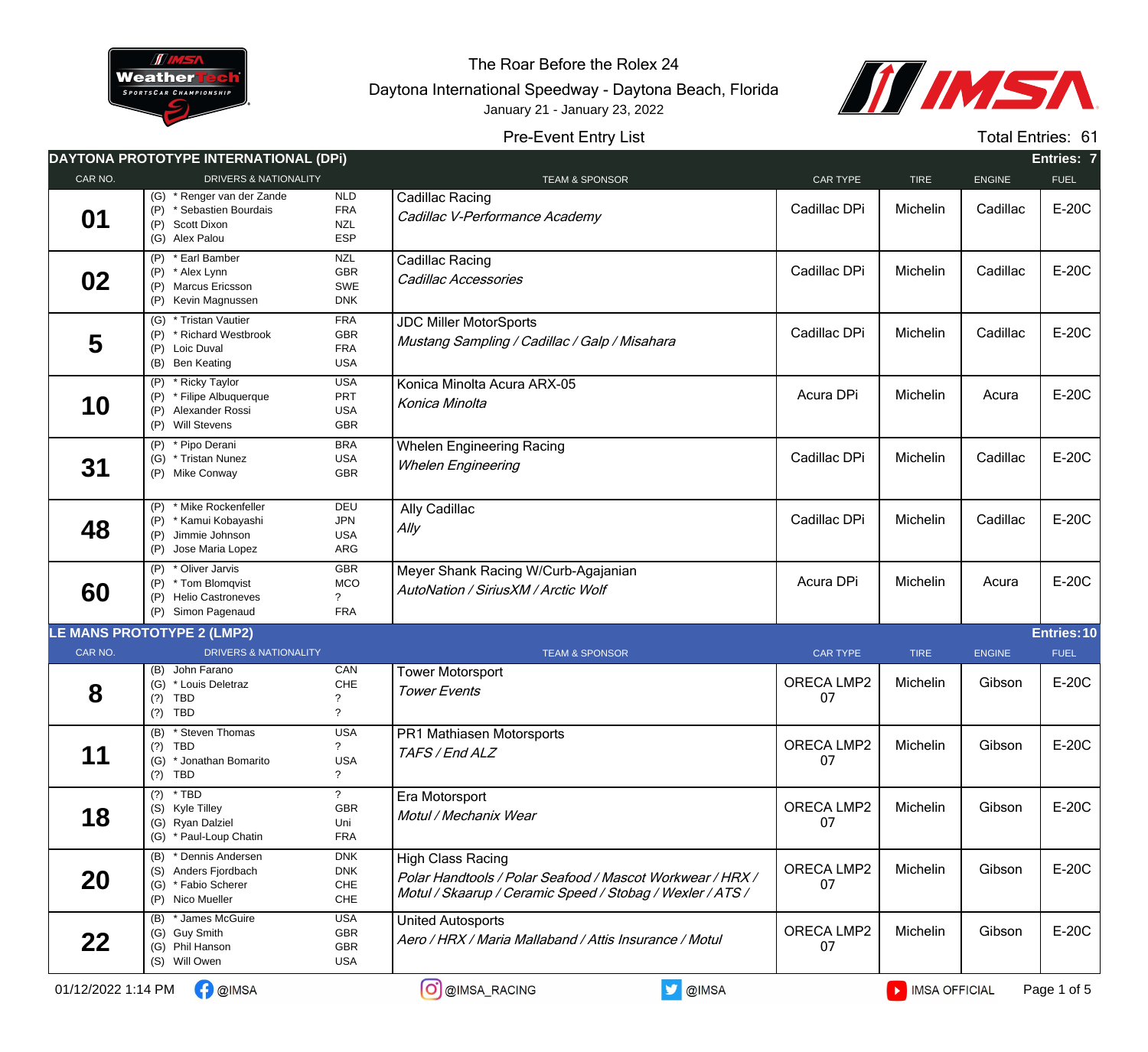|         | LE MANS PROTOTYPE 2 (LMP2)                                                                                    |                                                       |                                                                                                                      |                         |             |               | <b>Entries: 10</b> |
|---------|---------------------------------------------------------------------------------------------------------------|-------------------------------------------------------|----------------------------------------------------------------------------------------------------------------------|-------------------------|-------------|---------------|--------------------|
| CAR NO. | <b>DRIVERS &amp; NATIONALITY</b>                                                                              |                                                       | <b>TEAM &amp; SPONSOR</b>                                                                                            | <b>CAR TYPE</b>         | <b>TIRE</b> | <b>ENGINE</b> | <b>FUEL</b>        |
| 29      | (B) * Frits Van Eerd<br>(P) Giedo van der Garde<br>(S) * Dylan Murry<br>(G) Rinus Van Kalmthout               | <b>NLD</b><br><b>NLD</b><br><b>USA</b><br><b>NLD</b>  | Racing Team Nederland                                                                                                | ORECA LMP2<br>07        | Michelin    | Gibson        | E-20C              |
| 52      | (B) * Ben Keating<br>(G) * Mikkel Jensen<br>(S) Scott Huffaker<br>(P) Nicolas Lapierre                        | <b>USA</b><br><b>DNK</b><br><b>USA</b><br>CHE         | PR1 Mathiasen Motorsports<br>Wynns / RainX / 4Horsemen / Client Command / Max Connect                                | ORECA LMP2<br>07        | Michelin    | Gibson        | E-20C              |
| 68      | (B) * Francois Heriau<br>(S) Oliver Rasmussen<br>$(?)$ TBD<br>(P) * Rene Rast                                 | <b>FRA</b><br><b>FRA</b><br>AUT                       | <b>G-Drive Racing By APR</b>                                                                                         | ORECA LMP2<br>07        | Michelin    | Gibson        | E-20C              |
| 69      | (B) * John Falb<br>(G) * James Allen<br>(P) Luca Ghiotto<br>(S) Tijmen van der Helm                           | <b>USA</b><br><b>AUS</b><br><b>ITA</b><br><b>NLD</b>  | <b>G-Drive Racing By APR</b>                                                                                         | <b>ORECA LMP2</b><br>07 | Michelin    | Gibson        | E-20C              |
| 81      | (G) Patricio O'Ward<br>$(?)$ TBD<br>(B) Eric Lux<br>$(?)$ TBD                                                 | MEX<br><b>USA</b><br>?                                | DragonSpeed USA                                                                                                      | ORECA LMP2<br>07        | Michelin    | Gibson        | E-20C              |
|         | <b>LE MANS PROTOTYPE 3 (LMP3)</b>                                                                             |                                                       |                                                                                                                      |                         |             |               | <b>Entries: 9</b>  |
| CAR NO. | <b>DRIVERS &amp; NATIONALITY</b>                                                                              |                                                       | <b>TEAM &amp; SPONSOR</b>                                                                                            | <b>CAR TYPE</b>         | <b>TIRE</b> | <b>ENGINE</b> | <b>FUEL</b>        |
| 6       | * Moritz Kranz<br>(S)<br>(S) * Ayrton Ori ( $<$ 30)<br>(G) Joel Miller<br>$(?)$ TBD                           | DEU<br><b>USA</b><br><b>USA</b><br>$\tilde{?}$        | Muehlner Motorsports America<br>H&R Das Fahrwerk / H&R Special Springs                                               | Duqueine D08            | Michelin    | VK            | $E-10$             |
| 7       | (B) Mark Kvamme<br>(S) Austin McCusker (< 30)<br>(S) Trenton Estep $(30)$<br>$(?)$ TBD                        | <b>USA</b><br><b>USA</b><br><b>USA</b><br>$\tilde{?}$ | Forty7 Motorsports<br><b>Drive Capital</b>                                                                           | Duqueine D08            | Michelin    | <b>VK</b>     | $E-10$             |
| 13      | (B) * Orey Fidani<br>(G) Kuno Wittmer<br>(S) Lars Kern<br>(S) Matthew Bell                                    | CAN<br>CAN<br>DEU<br><b>GBR</b>                       | <b>AWA</b><br>Orlando Corp / OMP / Sonic Tools / Racing Spirit / Urbinco /<br>Westrock / Motul / Projekt / C17 Media | Duqueine D08            | Michelin    | <b>VK</b>     | $E-10$             |
| 26      | $(?)$ TBD<br>(S) Cameron Shields ( < 30)<br>(B) * CR Crews<br>(G) * Ugo de Wilde                              | $\tilde{?}$<br>AUS<br><b>USA</b><br><b>BEL</b>        | Muehlner Motorsports America<br>H&R Das Fahrwerk / H&R Special Springs                                               | Duqueine D08            | Michelin    | VK            | $E-10$             |
| 33      | (G) Joao Barbosa<br>$(?)$ TBD<br>(S) Seb Priaulx $(30)$<br>(B) * Lance Willsey                                | <b>PRT</b><br>$\mathcal{P}$<br>GBR<br><b>USA</b>      | Sean Creech Motorsport<br>Exelixis / Focal One / Alta                                                                | Ligier JS P320          | Michelin    | <b>VK</b>     | $E-10$             |
| 36      | (S) * Jarett Andretti (< 30)<br>(S) $*$ Josh Burdon ( < 30)<br>(S) Rasmus Lindh $( < 30)$<br>(G) Gabby Chaves | <b>USA</b><br>AUS<br>SWE<br>COL                       | Andretti Autosport<br>Galant / Window World                                                                          | Ligier JS P320          | Michelin    | <b>VK</b>     | $E-10$             |
| 38      | (B) Dan Goldburg<br>(B) * Hikaru Abe<br>(G) Garett Grist<br>$(?)$ TBD                                         | <b>USA</b><br><b>JPN</b><br>CAN<br>$\gamma$           | Performance Tech Motorsports<br>Cardio Access / DOGOH.jp / Copec / Emasa / AIG<br><b>Technologies</b>                | Ligier JS P320          | Michelin    | VK            | $E-10$             |
| 54      | (B) Jon Bennett<br>(G) Colin Braun<br>(B) George Kurtz<br>(S) Nic Jonsson                                     | <b>USA</b><br><b>USA</b><br>USA<br>SWE                | <b>CORE Autosport</b><br>Crowdstrike / Motul                                                                         | Ligier JS P320          | Michelin    | VK            | $E-10$             |



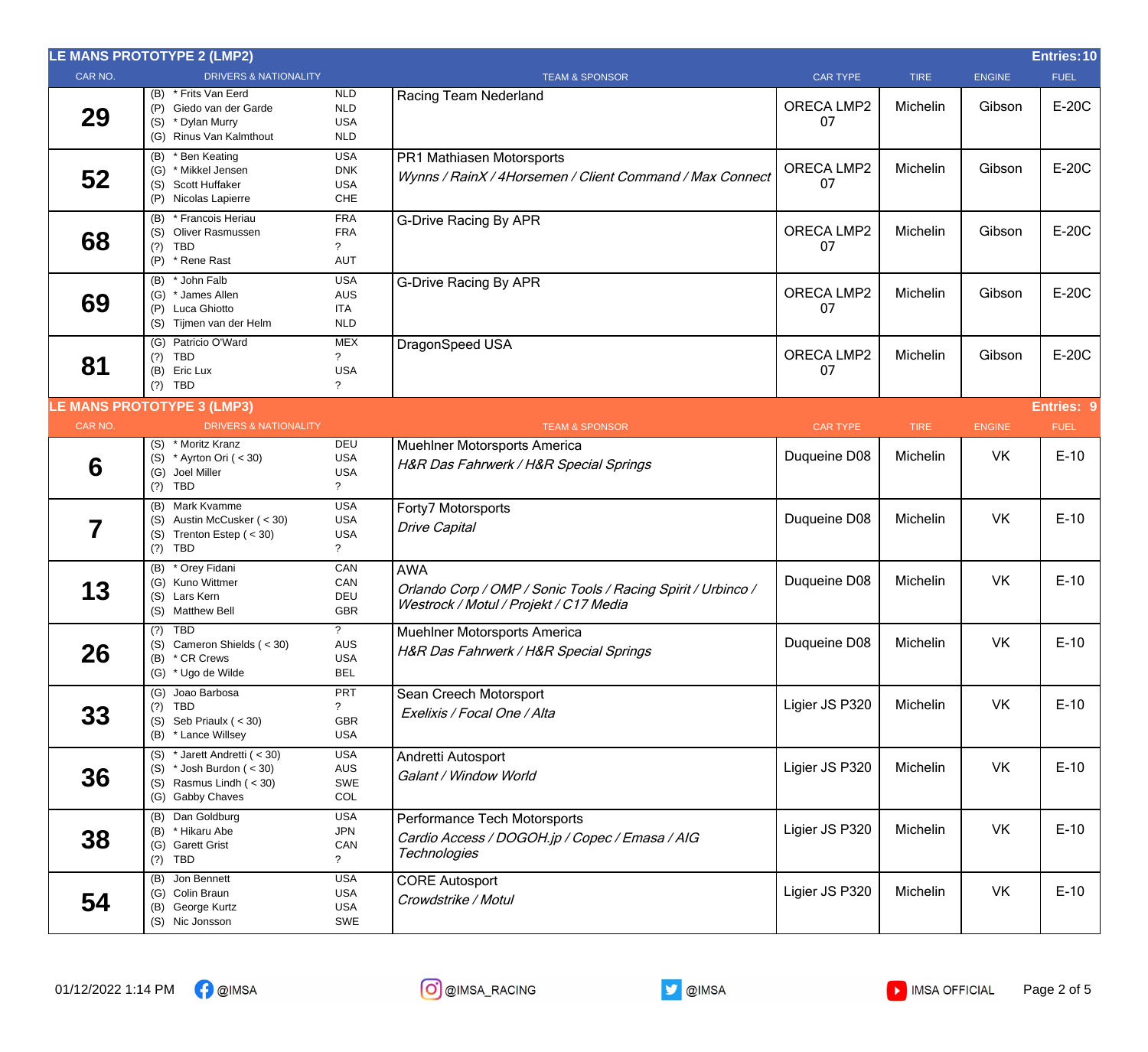|                  | <b>LE MANS PROTOTYPE 3 (LMP3)</b>                                                               |                                                      |                                                              |                                    |             |                         | <b>Entries: 9</b> |
|------------------|-------------------------------------------------------------------------------------------------|------------------------------------------------------|--------------------------------------------------------------|------------------------------------|-------------|-------------------------|-------------------|
| CAR NO.          | <b>DRIVERS &amp; NATIONALITY</b>                                                                |                                                      | <b>TEAM &amp; SPONSOR</b>                                    | <b>CAR TYPE</b>                    | <b>TIRE</b> | <b>ENGINE</b>           | <b>FUEL</b>       |
| 74               | $(S)$ Gar Robinson $(30)$<br>(G) Felipe Fraga<br>(S) Kay van Berlo $(30)$<br>(S) Michael Cooper | <b>USA</b><br><b>BRA</b><br><b>NLD</b><br><b>USA</b> | <b>Riley Motorsports</b><br>74 Ranch Resort                  | Ligier JS P320                     | Michelin    | VK                      | $E-10$            |
|                  | <b>GT DAYTONA PRO (GTD PRO)</b>                                                                 |                                                      |                                                              |                                    |             |                         | Entries: 13       |
| CAR NO.          | <b>DRIVERS &amp; NATIONALITY</b>                                                                |                                                      | <b>TEAM &amp; SPONSOR</b>                                    | <b>CAR TYPE</b>                    | <b>TIRE</b> | <b>ENGINE</b>           | <b>FUEL</b>       |
| $\boldsymbol{2}$ | (P) Laurens Vanthoor<br>(P) * Patrick Pilet<br>(G) Dennis Olsen<br>(G) * Alexandre Imperatori   | <b>BEL</b><br><b>FRA</b><br><b>NOR</b><br>CHE        | <b>KCMG</b>                                                  | Porsche 911<br>GT3R                | Michelin    | Porsche                 | $E-10$            |
| $\boldsymbol{3}$ | (P) * Antonio Garcia<br>(P) * Jordan Taylor<br>(P) Nicky Catsburg                               | <b>ESP</b><br><b>USA</b><br><b>NLD</b>               | <b>Corvette Racing</b>                                       | Corvette C8.R<br><b>GTD</b>        | Michelin    | Corvette                | $E-10$            |
| 4                | (P) * Tommy Milner<br>(P) Nick Tandy<br>* Marco Sorensen<br>(P)                                 | <b>USA</b><br>GBR<br><b>DNK</b>                      | <b>Corvette Racing</b>                                       | Corvette C8.R<br><b>GTD</b>        | Michelin    | Corvette                | $E-10$            |
| 9                | (G) Matt Campbell<br>(G) Mathieu Jaminet<br>(P) Felipe Nasr                                     | <b>AUS</b><br><b>FRA</b><br><b>BRA</b>               | <b>Pfaff Motorsports</b><br><b>Pfaff Porsche / Motul</b>     | Porsche 911<br>GT3R                | Michelin    | Porsche                 | $E-10$            |
| 14               | (G) Jack Hawksworth<br>(P) Ben Barnicoat<br>(S) Kyle Kirkwood                                   | <b>GBR</b><br><b>GBR</b><br><b>USA</b>               | VasserSullivan                                               | Lexus RCF<br>GT <sub>3</sub>       | Michelin    | Lexus                   | $E-10$            |
| 15               | (P) Dirk Mueller<br>(S) Patrick Assenheimer<br>(G) Austin Cindric                               | <b>DEU</b><br>DEU<br><b>USA</b>                      | Proton USA                                                   | Mercedes-AMG<br>GT <sub>3</sub>    | Michelin    | Mercedes-<br><b>AMG</b> | $E-10$            |
| 23               | (G) * Ross Gunn<br>(G) * Alex Riberas<br>(P) Maxime Martin                                      | <b>GBR</b><br>ESP<br><b>BEL</b>                      | <b>Heart of Racing Team</b>                                  | <b>Aston Martin</b><br>Vantage GT3 | Michelin    | Aston Martin            | $E-10$            |
| 24               | (P) Philipp Eng<br>(P) Marco Wittmann<br>(G) * Nick Yelloly<br>(G) * Sheldon van der Linde      | <b>AUT</b><br>DEU<br>GBR<br>ZAF                      | <b>BMW M Team RLL</b><br><b>BMW of North America / Motul</b> | BMW M4 GT3                         | Michelin    | <b>BMW</b>              | $E-10$            |
| 25               | (G) * Connor De Phillippi<br>(P) * John Edwards<br>(P) Augusto Farfus<br>(G) Jesse Krohn        | <b>USA</b><br><b>USA</b><br><b>BRA</b><br><b>FIN</b> | <b>BMW M Team RLL</b><br><b>BMW of North America / Motul</b> | <b>BMW M4 GT3</b>                  | Michelin    | <b>BMW</b>              | $E-10$            |
| 62               | (P) Alessandro Pier Guidi<br>(P) James Calado<br>(P) * Daniel Serra<br>(P) * Davide Rigon       | <b>ITA</b><br>GBR<br><b>BRA</b><br>ITA               | Risi Competizione<br>Pennzoil                                | Ferrari 488 GT3                    | Michelin    | Ferrari                 | $E-10$            |
| 63               | (P) Marco Mapelli<br>(P) * Andrea Caldarelli<br>(P) * Mirko Bortolotti<br>(S) Rolf Ineichen     | <b>ITA</b><br>ITA<br><b>ITA</b><br>CHE               | TR3 Racing<br>Lamborghini Miami / Bio Circle                 | Lamborghini<br>Huracan GT3         | Michelin    | Lamborghini             | $E-10$            |
| 79               | (S) Cooper MacNeil<br>(G) * Julien Andlauer<br>(G) Matteo Cairoli<br>(G) * Alessio Picariello   | <b>USA</b><br><b>FRA</b><br><b>ITA</b><br><b>BEL</b> | <b>WeatherTech Racing</b>                                    | Porsche 911<br>GT3R                | Michelin    | Porsche                 | $E-10$            |

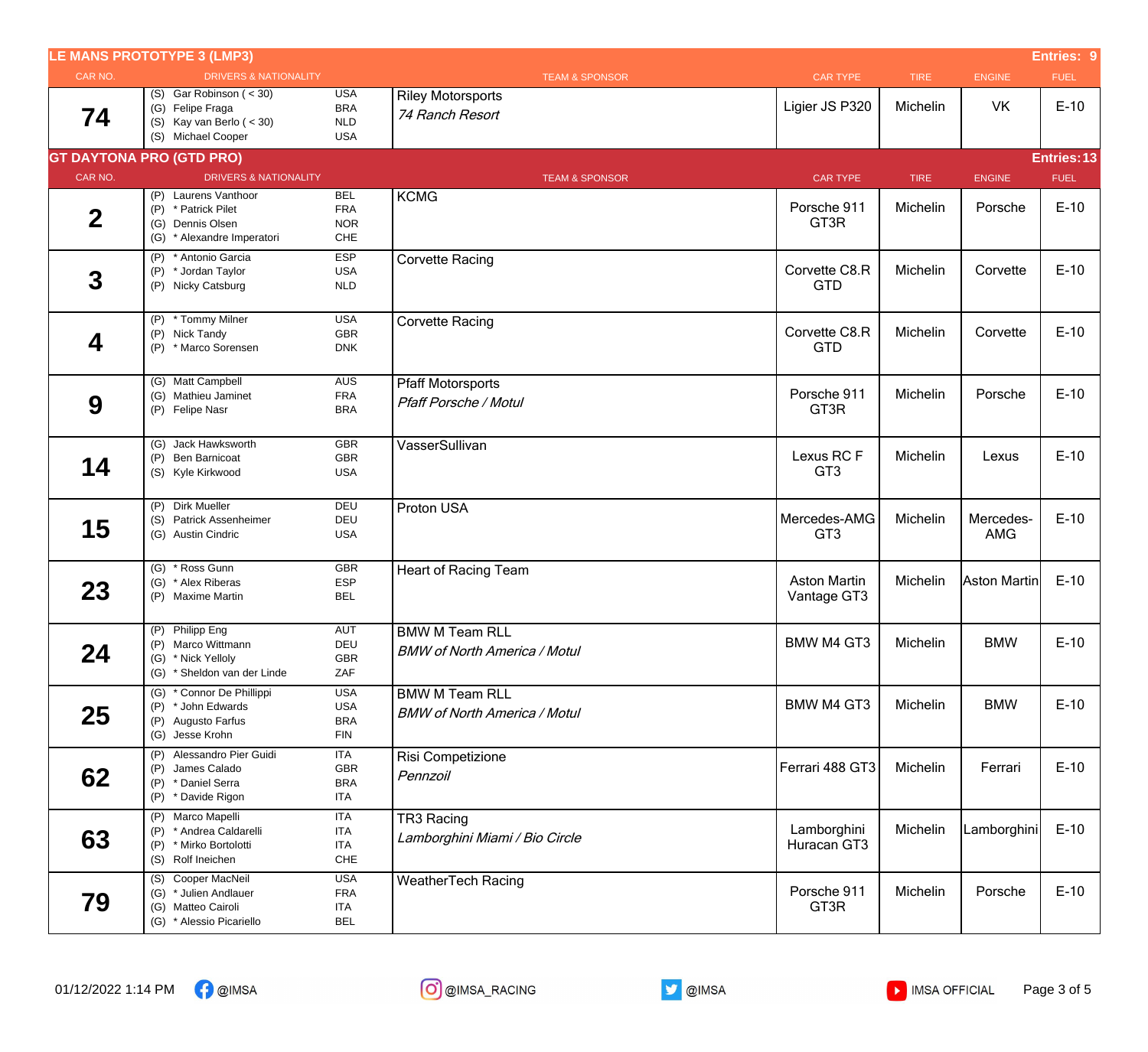|                         | <b>GT DAYTONA PRO (GTD PRO)</b><br><b>Entries: 13</b>                                       |                                                      |                                                                                                |                                    |             |                         |                   |  |
|-------------------------|---------------------------------------------------------------------------------------------|------------------------------------------------------|------------------------------------------------------------------------------------------------|------------------------------------|-------------|-------------------------|-------------------|--|
| CAR NO.                 | <b>DRIVERS &amp; NATIONALITY</b>                                                            |                                                      | <b>TEAM &amp; SPONSOR</b>                                                                      | <b>CAR TYPE</b>                    | <b>TIRE</b> | <b>ENGINE</b>           | <b>FUEL</b>       |  |
| 97                      | (S) Cooper MacNeil<br>(P) Daniel Juncadella<br>* Maro Engel<br>(P)<br>(P) * Jules Gounon    | <b>USA</b><br><b>ESP</b><br>DEU<br><b>FRA</b>        | <b>WeatherTech Racing</b>                                                                      | Mercedes-AMG<br>GT <sub>3</sub>    | Michelin    | Mercedes-<br><b>AMG</b> | $E-10$            |  |
| <b>GT DAYTONA (GTD)</b> |                                                                                             |                                                      |                                                                                                |                                    |             |                         | <b>Entries:22</b> |  |
| CAR NO.                 | <b>DRIVERS &amp; NATIONALITY</b>                                                            |                                                      | <b>TEAM &amp; SPONSOR</b>                                                                      | <b>CAR TYPE</b>                    | <b>TIRE</b> | <b>ENGINE</b>           | <b>FUEL</b>       |  |
| 12                      | (S) Frankie Montecalvo<br>(G) Aaron Telitz<br>(B) Richard Heistand<br>(G) Townsend Bell     | <b>USA</b><br><b>USA</b><br><b>USA</b><br><b>USA</b> | VasserSullivan                                                                                 | Lexus RC F<br>GT <sub>3</sub>      | Michelin    | Lexus                   | $E-10$            |  |
| 16                      | (B) Ryan Hardwick<br>(S) Zacharie Robichon<br>(G) Jan Heylen<br>(P) Richard Lietz           | <b>USA</b><br>CAN<br><b>BEL</b><br><b>AUT</b>        | <b>Wright Motorsports</b>                                                                      | Porsche 911<br>GT3R                | Michelin    | Porsche                 | $E-10$            |  |
| 19                      | (B) Bill Sweedler<br>(B) * John Megrue<br>(G) Giacomo Altoe<br>(G) * Jeff Segal             | <b>USA</b><br><b>USA</b><br><b>ITA</b><br><b>USA</b> | TR3 Racing<br>Piloti                                                                           | Lamborghini<br>Huracan GT3         | Michelin    | Lamborghini             | $E-10$            |  |
| 21                      | Simon Mann<br>(S)<br>(B) * Luis Perez Companc<br>(G) Nicklas Nielsen<br>(P) * Toni Vilander | <b>USA</b><br>ARG<br><b>DNK</b><br><b>FIN</b>        | AF CORSE                                                                                       | Ferrari 488 GT3                    | Michelin    | Ferrari                 | $E-10$            |  |
| 27                      | (S) * Roman De Angelis<br>(S) lan James<br>(G) Darren Turner<br>(G) * Tom Gamble            | CAN<br><b>USA</b><br>GBR<br>GBR                      | <b>Heart of Racing Team</b>                                                                    | <b>Aston Martin</b><br>Vantage GT3 | Michelin    | Aston Martin            | $E-10$            |  |
| 28                      | $(?)$ TBD<br>(S) Michael de Quesada<br>(G) Linus Lundqvist<br>(P) Maximilian Goetz          | $\overline{?}$<br><b>USA</b><br>SWE<br>DEU           | Alegra Motorsports<br>Navisec Cyber Security / Huski Chocolate                                 | Mercedes-AMG<br>GT <sub>3</sub>    | Michelin    | Mercedes-<br><b>AMG</b> | $E-10$            |  |
| 32                      | (S) Mike Skeen<br>(S) Guy Cosmo<br>(S) Stevan McAleer<br>(G) Scott Andrews                  | <b>USA</b><br><b>USA</b><br>GBR<br>AUS               | <b>Gilbert Korthoff Motorsports</b><br><b>Performance Driving Group</b>                        | Mercedes-AMG<br>GT <sub>3</sub>    | Michelin    | Mercedes-<br><b>AMG</b> | $E-10$            |  |
| 34                      | (B) Kyle Washington<br>(B) James Sofronas<br>(G) Jeroen Bleekemolen<br>(G) Klaus Bachler    | <b>USA</b><br><b>USA</b><br><b>NLD</b><br>AUT        | <b>GMG Racing</b><br>MOVO / Eboost / BN3TH / Centr / Seaspan / Troy Lee Designs                | Porsche 911<br>GT3R                | Michelin    | Porsche                 | $E-10$            |  |
| 39                      | (S) * Robert Megennis<br>(S) Corey Lewis<br>(G) Sandy Mitchell<br>(G) Jeff Westphal         | <b>USA</b><br><b>USA</b><br>GBR<br>USA               | CarBahn with Peregrine Racing<br>Accel / Menlo / SailPoint / DataRobot / Palantir / Optimizely | Lamborghini<br>Huracan GT3         | Michelin    | Lamborghini             | $E-10$            |  |
| 42                      | (B) Don Yount<br>(S) Benja Hites<br>(S) Jaden Conwright<br>(G) Markus Palttala              | <b>USA</b><br><b>CHL</b><br><b>USA</b><br><b>FIN</b> | <b>NTE Sport</b>                                                                               | Lamborghini<br>Huracan GT3         | Michelin    | Lamborghini             | $E-10$            |  |
| 44                      | (B) * John Potter<br>(G) * Andy Lally<br>(S) Spencer Pumpelly<br>(P) Jonathan Adam          | <b>USA</b><br><b>USA</b><br>USA<br>GBR               | <b>Magnus Racing</b>                                                                           | <b>Aston Martin</b><br>Vantage GT3 | Michelin    | Aston Martin            | $E-10$            |  |
| 47                      | (B) * Roberto Lacorte<br>$(?)$ TBD<br>TBD<br>(?)<br>(G) * Alessio Rovera                    | <b>ITA</b><br>$\gamma$<br><b>ITA</b>                 | Cetilar Racing<br>cetilar                                                                      | Ferrari 488 GT3                    | Michelin    | Ferrari                 | $E-10$            |  |